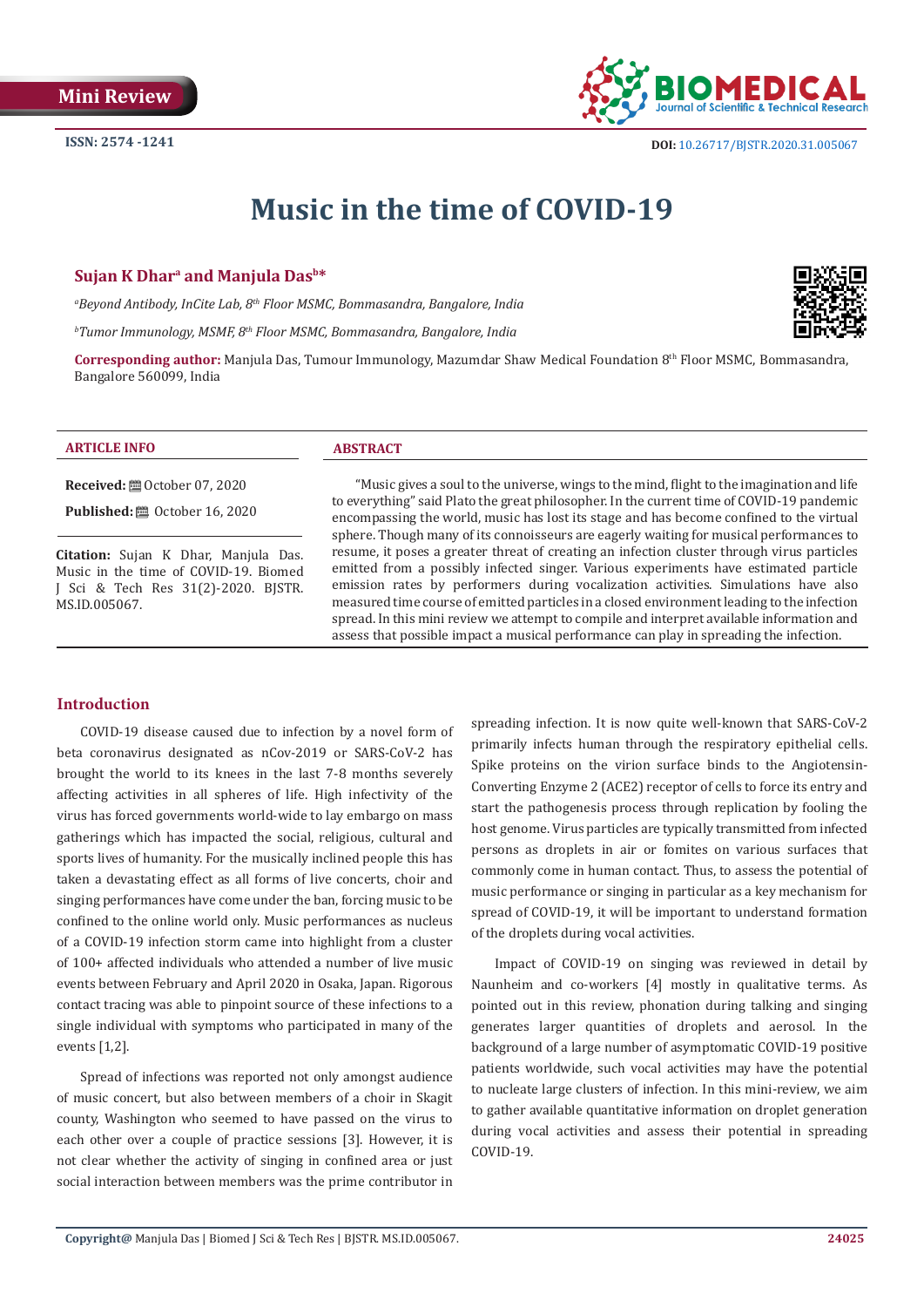# **Generation of Infective Particles from Respiratory Tract**

#### **Droplet and Aerosol Generation**

Droplets emerging through nose and mouth during breath, speech or other vocal activities can be traced to three anatomic components as their source - bronchiolar fluid film in the lungs, trachea and larynx and the oral cavity (Figure 1). Mechanisms of droplet generation from each of these body parts and their further spread, extensively reviewed by Wei & Li [5] are summarized in (Table 1). Extensive studies on respiratory droplets generated through pre-set inhale-exhale patterns revealed largest droplet size  $\leq$  2 um [6]. Though such droplets have possibility of aerosol formation, their sub-micron size restrict them to contain very few SARS-CoV-2 virions that are of  $\sim 0.1$  µm diameter itself [7]. On the other hand, large millimetre-sized droplets generated from oral cavity have limited potential of airborne spread since their large size causes deposition within short distances due to gravitational domination.



Figure 1: Sources of droplet generation in human respiratory system.

| <b>Source and Size of</b><br><b>Droplets</b>                              | Biomechan-<br>ics                                            | <b>Physiological</b><br><b>Mechanism</b>              | <b>Fate of Drop-</b><br>lets                               |
|---------------------------------------------------------------------------|--------------------------------------------------------------|-------------------------------------------------------|------------------------------------------------------------|
| Bronchiolar fluid<br>film in lungs ( $d \le$<br>$1\mu$ m)                 | Burst of fluid<br>film                                       | Normal breath-<br>ing                                 | Rapid evapora-<br>tion, limited air-<br>borne spread       |
| Trachea and larynx<br>$1 \text{ }\mu\text{m} \leq d \leq 100$<br>$\mu$ m) | Instability<br>caused by<br>shear on<br>air-mucous<br>layer  | Coughing and<br>vocal activities                      | Airborne spread<br>as droplets or<br>aerosols              |
| Oral cavity $(d \ge$<br>$100 \text{ mm}$                                  | Droplet for-<br>mation from<br>saliya or the<br>mucous layer | Coughing,<br>talking and<br>other vocal<br>activities | Deposition<br>within a short<br>distance due to<br>gravity |

| Table 1: Source and characteristics of respiratory droplets. |
|--------------------------------------------------------------|
|--------------------------------------------------------------|

Intermediate size droplets typically formed at rear of oral cavity are the most likely culprits for airborne spread since they can pack a larger quantity of virions and at the same time are less susceptible

to gravitational pull. Experiments done with voluntary coughing of subjects from different age groups have shown droplets sizes in the range of 5-10  $\mu$ m with a concentration of  $\sim$  1000 droplets/cm<sup>3</sup> and mean flow rates  $0.1$  –  $0.9$  L/s [8] leading to emission rates of  $10^{\circ}$ -106 droplets/s. With an initial release velocity of around 8.5 m/s [9], a cough can generate a shower of 10 -100 million of virions within a few meters of radius.

# **Droplet Formation Through Vocal Activities**

Though coughing and sneezing can generate high load of virus-carrying particles, such conditions are mostly applicable for patients with symptoms, who under the present circumstances will either be in isolation or equipped with face mask or other protective gears. Meanwhile vocal activities including speech and singing by infected but asymptomatic individuals are likely to pose greater threat of airborne spread in public spaces.

In a recent but pre-COVID-19 era research, Asadi et al. [10]. studied emission of droplets by making a set of volunteers to pronounce /ɑ/ (the vowel sound in 'saw') or to read an English text at varying amplitudes. This study was an important landmark as its results indicated – (i) the particle emission rate is linearly correlated with amplitude of vocalization, but (ii) particle size distribution is independent of amplitude. In the specific context of singing, another study [11] measured particle emissions for a cohort of 12 singers that included both professional opera singers and amateurs who performed a 2-minute item of various categories including talking, soft singing, loud singing, and singing with exaggerated diction or at high pitch.



**Figure 2:** Median droplet emission rates during vocal activities summarized fromAlsved et al. [11].

The results showed a gradual increase in emitted particle rate from talking to soft singing to loud singing with singing at high pitch emitting the greatest number of particles. Though both experiments described above used an aerodynamic particle sizer for recording emissions, the emission rates (6-53 particles/s for vocalization) recorded by Asadi et al. [10] was order of magnitude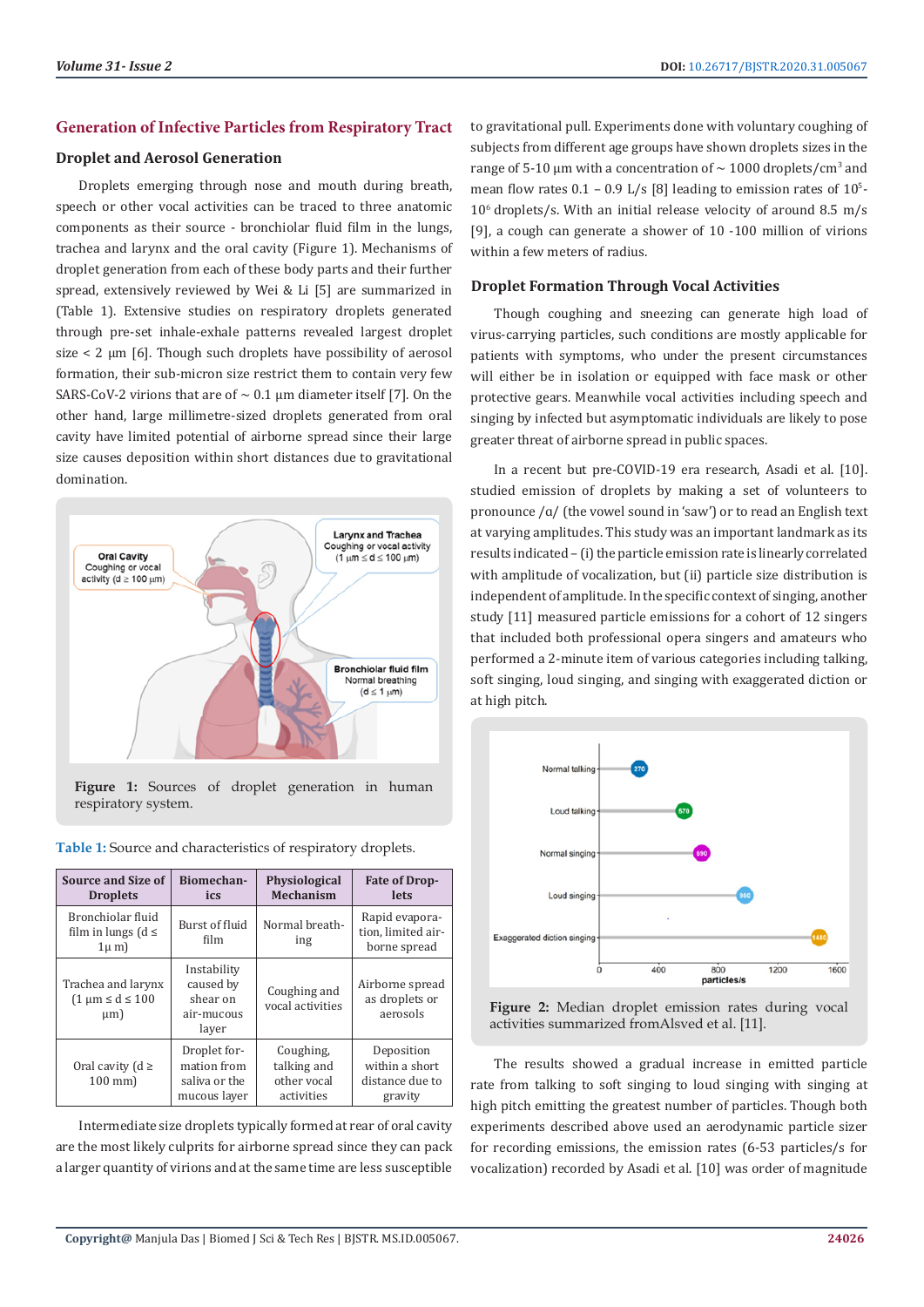lower than the rates (median rate 570 particles/s for loud talking) recorded by Alsved et al. [11] most likely due to presence of additional filters in the experimental setup of former. Nevertheless, both experiments were important to demonstrate that singing, an in particular loud singing that generate more air pressure in the vocal chord can generate significantly larger number of particles than normal talking between individuals (Figure 2). Peak emission rate recorded by Alsved et al. [11] for loud singing with exaggerated diction was nearly 3000 particles/s. Assuming a 10 µm particle size as discussed before, this would mean an outflow of nearly  $3\times10^{5}$ virions/s, which is probably 0.001 times the particles emitted in coughing, but still significant in spreading infection.

#### **Role of Air Flow System**

Emission rates mentioned above are derived from purely experimental setups that are far from public space environments having air flow or HVAC system that may enhance travel distance of emitted particles. Simulation studies [9] have shown that while at zero ambient air speed, saliva droplets emitted by a person may hit the ground within a 2-metre distance (something which is advised by most governments and public health agencies as the social distancing norm), presence of a modest background air flow at 4 km/h can extend the "safe distance" to 6 metres. Further, presence of air flow also appears to reduce the droplet size by evaporation at a faster rate, thereby heightening aerosol formation of the particles. Another simulation study by Riediker et al. [12] assessed the effect of air change of HVAC systems on temporal course of virions emitted by breathing or coughing in a closed room of 50m<sup>3</sup> size.

Though, this data does not include emissions from vocal activities, but taking emission due to coughing of a typical person as standard shows that with around 10 air changes/h (typical rates in a public auditorium or a meeting room), the viral load attains a plateau in less than 30 minutes with a steady-state concentration of virions  $\sim 10/m^3$  volume. This number is rather low as a person in the audience who typically breathes  $0.5 \text{ m}^3/\text{h}$  air volume would probably be exposed to < 10 copies of virus during a 2-hour performance. However, the number would increase significantly for an infected singer performing at high pitch in a smaller room. This could possibly increase the breathing viral loads of person in audience to 100 copies or more that are sufficient to cause infection.

#### **Discussion**

With no end of the pandemic in sight, many reports are emerging on spread of disease by asymptomatic individuals [13,14]. Absence of detectable symptoms like hypothermia, coughing, sneezing or dyspnea makes it difficult to isolate and contain such individuals. Moreover, with normal activities resuming at most part of the world, it is likely that music and other performances will also revive soon. Number of audiences may be curtailed in such events, but an asymptomatic COVID-19 positive performer herself can be a greater risk factor. Limited available data on music and COVID-19 presented in this mini-review vindicates the heightened potential of generating significant number of droplets during loud speeches or high-pitch singing. As music involves exercising vocal cords, such performance produces intermediate size droplets that are less affected by gravity and are more likely to turn as aerosols. Both studies with vocal activities reported in this review [15] have recorded particles sizes mostly in 5-10 µm range, which did not depend on the loudness or pitch of the vocal activity.

From the perspective of a singer, COVID-19 infection can have long-term deleterious effects on the respiratory system affecting their professional lives. For earlier forms of coronaviruses (SARS and MERS), several studies have observed long-term respiratory changes even after recovery [15]. For SARS-CoV-2, follow-up of a large pool of patients from Italy for a period of 60 days post onset of initial symptoms showed that  $\sim$  88% still reported one of the symptoms at the end of follow-up period, including 43.4% patients presenting dyspnea. Also, several studies reported abnormalities in chest CT image even for asymptomatic patients. A recent metaanalysis synthesizing 7 such studies estimated around 63% patients (95% CI: 44% - 78%) presenting chest CT findings including ground-glass opacity though asymptomatic initially [16]. Perhaps it will take a few more years to conclusively understand long-term adverse effects of COVID-19 on respiratory system, but for now it may be prudent to assume that SARS-CoV-2 may affect a musician for some months even after recovery.

Overall, findings presented and summarized in this minireview points to an emergent realization that practice of music, in particular in confined areas can create an infection cluster – not only due to social interaction between the audience but due to particles emitted from an infected asymptomatic singer. Being of intermediate size range, these particles have greater potential towards aerosol formation aided by possible air-flow systems. Under such situations, the 2-meter social distancing norms may not be of relevance. Experiments [11] show that use of masks can bring down the particle emission rate by two-third, but it is surely not practical for a vocalist to deliver serene performance wearing a mask. Though music performance in the time of COVID-19 may soothe many souls but can also create new infection clusters among practitioners and audience. Till the pandemic subsides, it would be a safer option to contain musical performances in the realm of online world.

## **Conflict of Interest**

Authors declare no conflicts of interest.

#### **Acknowledgement**

Authors acknowledge the help of Ushnaa Kuri in preparation of (Figure 1).